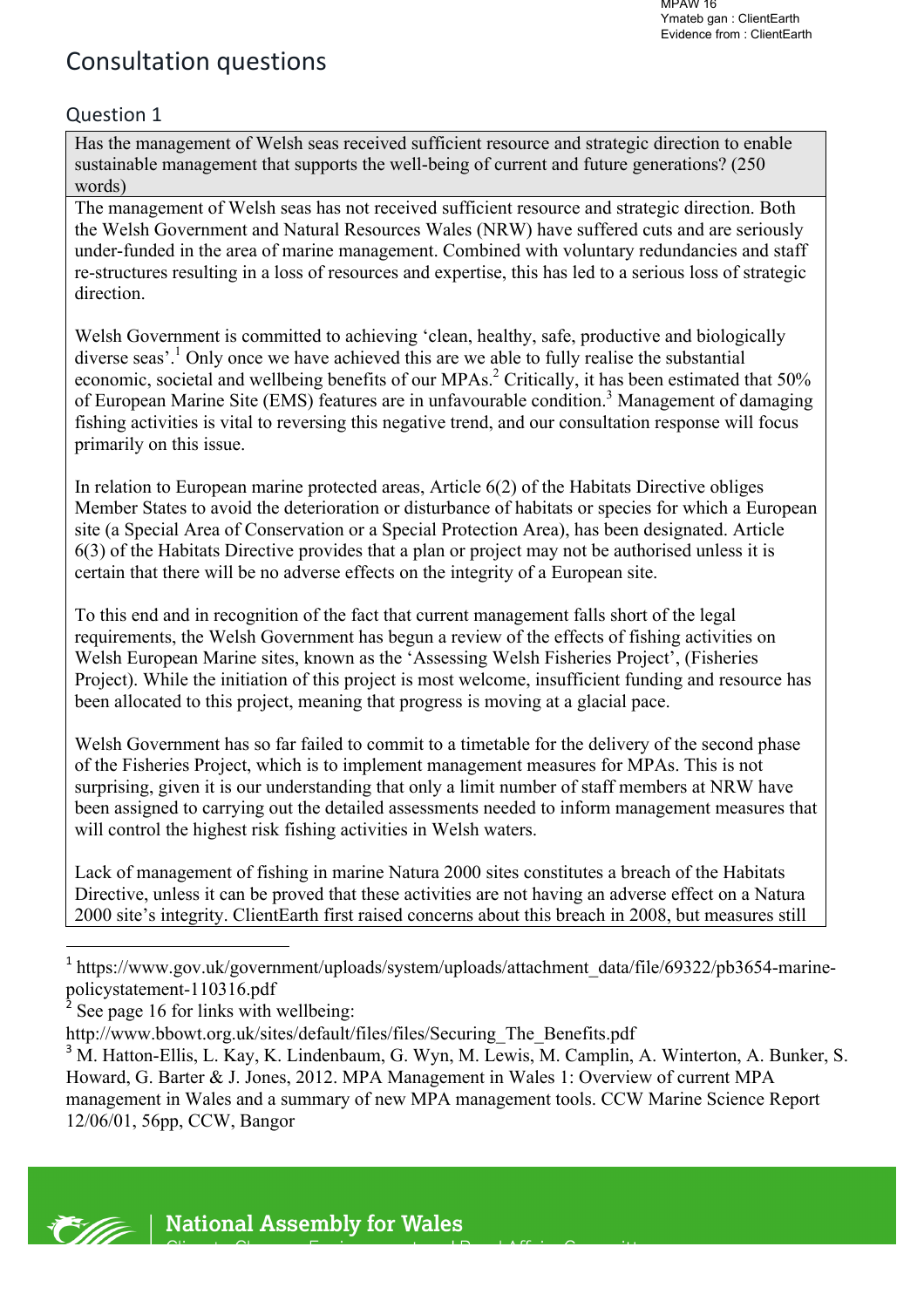need to be put in place. At times, there have been gaps of more than a year between substantive communications. This clearly indicates that there has been a lack of prioritisation of this issue.

Please see our answer to Question 7 below for further information on the issues with the Fisheries Project.

#### Question 2

How should Area Statements, to be developed by Natural Resources Wales, cover Welsh seas? *(For example should the sea adjoining each welsh Local Authority be included in its Area Statement, or should the marine environment be considered separately in one or more marine Area Statements?)* (250 words)

ClientEarth does not wish to comment on this.

#### Question 3

How well are Wales' MPAs currently being managed? *(This can include aspects such as the condition of sites, staffing to deliver management, surveillance and enforcement activities and the data on the extent of activities taking place in MPAs)* (250 words)

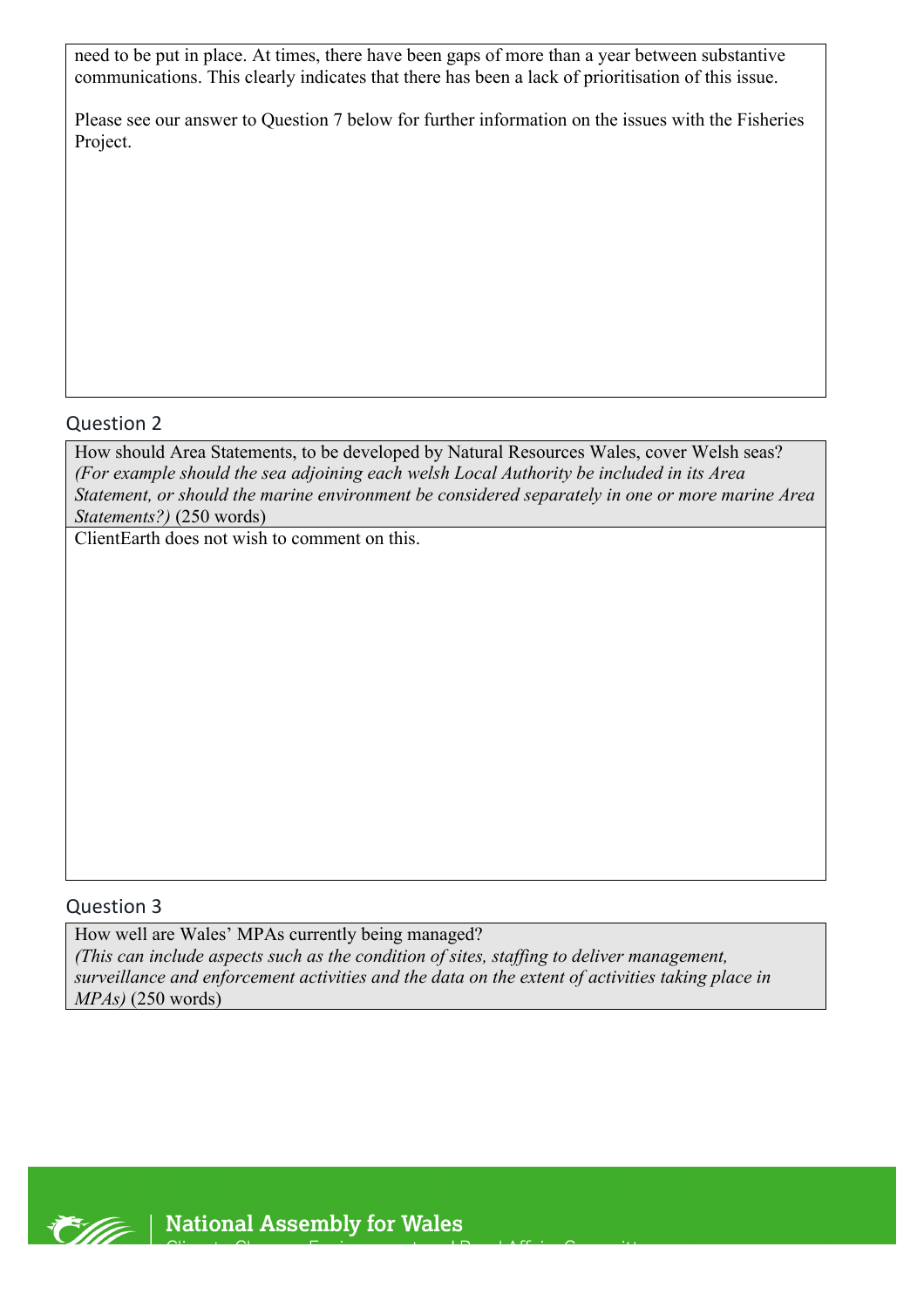Site condition and management

The extent/distribution and condition of designated features and typical species in Welsh marine sites is currently mainly unknown. This is due to a lack of available site-specific data, combined with the inherent difficulties associated with extrapolating empirical data from other marine sites with similar habitat types to reach conclusions about extent/distribution and condition.

There is also an issue with lack of historic data concerning extent/distribution of features and typical species, resulting in issues with agreeing/setting baseline values when establishing site conservation objectives. Together with the lack of data bout current extent/distribution, this has led to many conservation objectives that are not based on sound scientific evidence, and/or that are qualitative rather than quantitative. This will hamper the ability to measure and achieve the conservation objectives.

Decisions about management measures must take into account both the site's conservation objectives and any other relevant data. The lack of effective objectives and data generally are therefore also hampering the ability to devise and implement effective management measures that will lead to sustainable management of MPAs.

There is also an issue with lack of clarity among decision-makers about the relevant legal requirements. For example, in the case of European sites, where there is a lack of evidence to rule out adverse effects on site integrity, the precautionary principle (embedded in Article 6 of the Habitats Directive) should be applied when making decisions about management measures. However, it is our experience that this principle is not being consistently applied.

Surveillance (including extent of activities taking place in MPAs) and enforcement Fishing activities are a key pressure on marine sites. The costs associated with surveillance of these activities, both in terms of tracking fishing effort generally and for enforcement purposes in the case of closed/restricted areas, are very high. At the moment, insufficient funds are allocated to overcome the challenges associated with adequate surveillance and enforcement, some of which we have listed here:

- There is limited knowledge of the activities of vessels measuring under 12m, as these are not fitted with Vessel Monitoring Systems (VMS).
- Other types of surveillance (e.g. sightings, on-site questionnaires etc.) are less accurate than VMS and cannot be relied on for mapping fishing effort at the scale needed to implement effective management measures or for enforcement purposes.
- There is room for improvement in monitoring for trends in fishing effort and activities.

### Staffing issues

We have already set out our comments relating to staffing and resource issues in our response to Question 1 above.

#### Question 4

What are the key issues affecting the effective management of multi-use MPAs? (250 words)

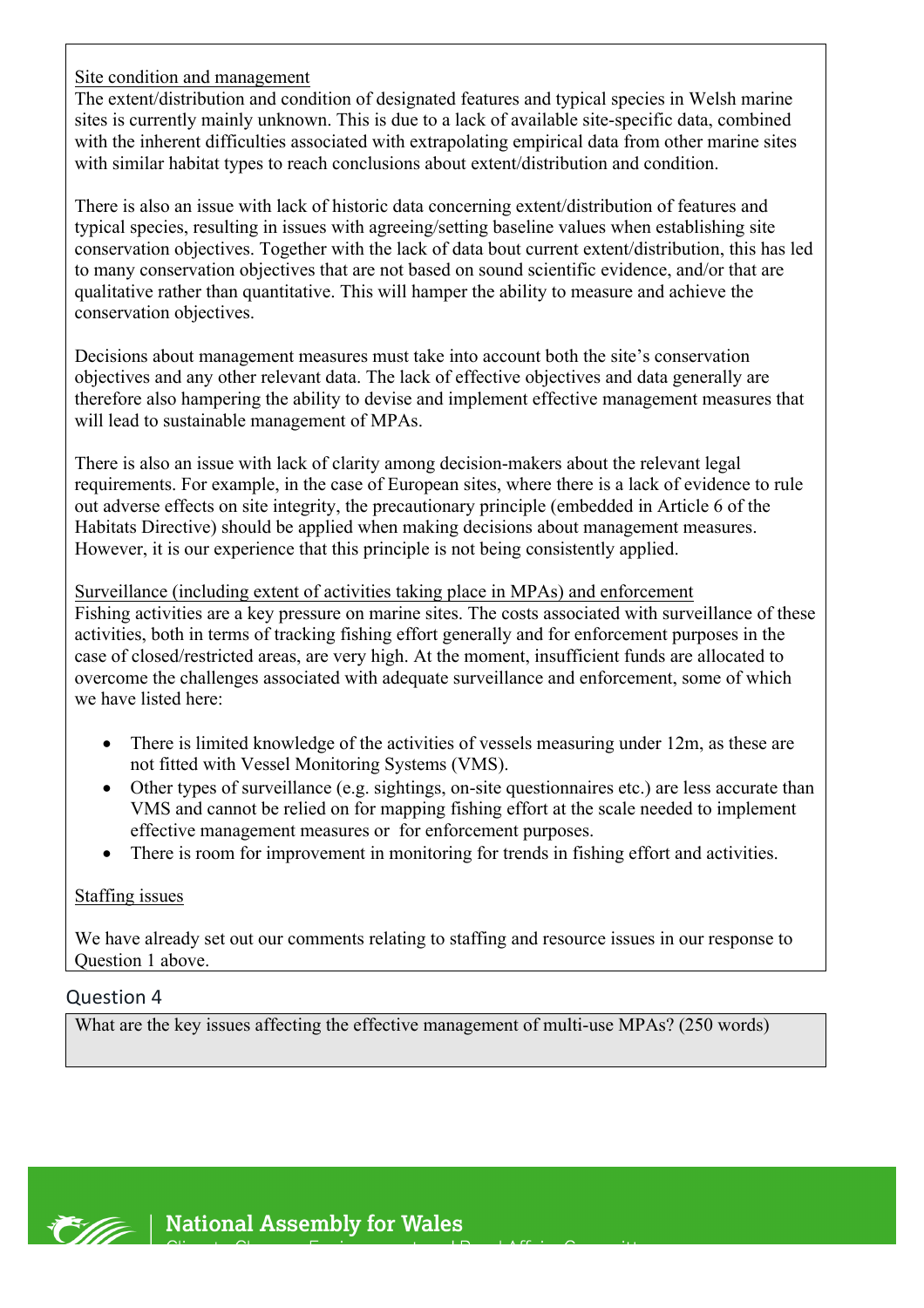The National Assembly has not defined 'multi-use MPAs' for the purposes of this consultation. This consultation response assumes that this is a reference to MPAs that are open to sustainable uses. This is by contrast with MPAs where no human activity is permitted – commonly known as 'no-take zones'.

In this context, the following are key issues affecting effective management of MPAs:

- 1. Lack of adequate/available site-specific data concerning site condition/feature/species extent/distribution and/or failure to use all available data to inform appropriate, quantitative conservation objectives for sites and effective management measures to regulate potentially damaging activities in line with relevant legal requirements.
- 2. Lack of resource and relevant expertise within Welsh Government and NRW. This is particularly the case in terms of adequate understanding of legal obligations and procedures – for example the 'appropriate assessment' procedure required under Article 6(3) of the Habitats Directive.
- 3. Failure to adequately engage with and achieve buy-in from local communities affected by management decisions.
- 4. Failure to implement early and adequate consultation about proposed management measures with a wide range of stakeholders, including industry representatives and NGOs, to enable their effective participation in the decision-making process.
- 5. Lack of resources to enable adequate surveillance and monitoring of activity levels and types to inform management measures and enable effective enforcement.
- 6. Lack of funding allocated to resolve the above issues.

These issues are explored in further detail in our answers to the above and below questions.

# Question 5

Do existing Welsh MPAs currently provide the right protection for the conservation of Welsh marine biodiversity? (250 words)

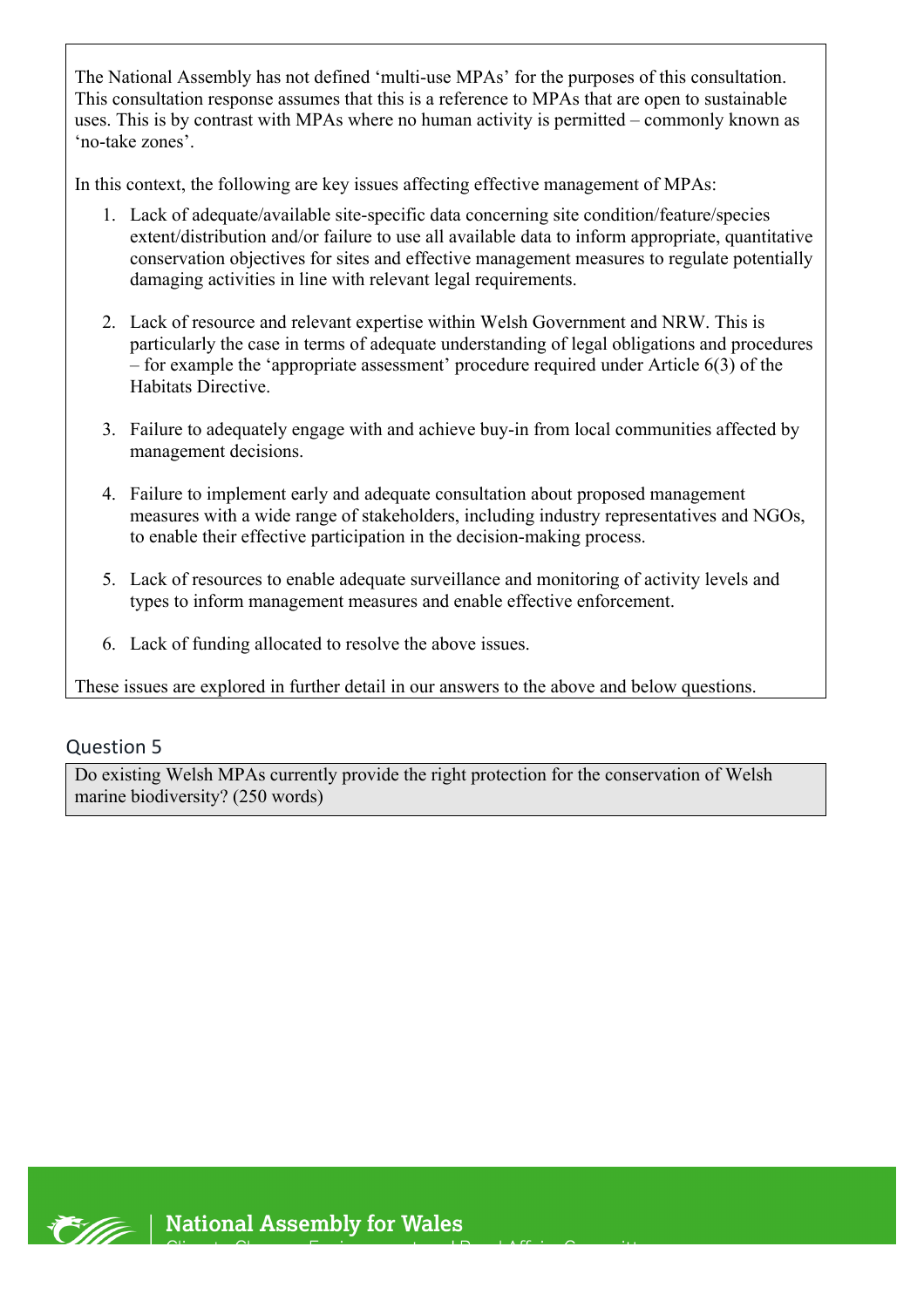No, we do not believe that Welsh MPAs currently provide the right protection for the conservation of Welsh marine biodiversity.

#### Designation

The Welsh Government remains in breach of its obligations to designate MPAs to form an ecologically coherent network, under the OSPAR Convention, the Convention on Biological Diversity, the Birds and Habitats Directives and the Marine Strategy Framework Directive. For example, the Commission has recently commenced legal proceedings against the UK for its failure to designate protected areas for the Harbour Porpoise. This follows on from a recommendation made by the JNCC in 2016 that five such sites should be designated – three of which were either fully or partially in Welsh waters.

Further, a recent report issued by the **JNCC** found that "*There are a small number of shortfalls in the protection of habitats and species of conservation interest that Welsh Government could address to both ensure that MPAs in Welsh waters adequately represent the features on the Welsh MPA list, and also to contribute to the ecological coherence of the wider MPA network*" (p.2, 'Assessing the contribution of Welsh MPAs towards an ecologically coherent MPA network in 2016', H. Carr, H. Wright, A. Cornthwaite, J. Davies, JNCC, 2016).

#### Management measures

• European Marine sites

We have set out the legal requirements of Article 6 of the Habitats Directive in our response to question 1 above, and also referred to the precautionary principle embedded in Article 6(3) in our response to question 3.

Management measures must be designed to meet the above legal requirements. At present, the Welsh Government is failing to meet these requirements in relation to Welsh MPAs. We are still waiting for detailed appropriate assessments of fisheries impacts and implementation of management measures for European marine sites in Welsh waters, to be undertaken/implemented as part of the Fisheries Project. In addition, there have been procedural irregularities. For example, the Welsh Government's recently announced decision to re-open Cardigan Bay to scallop dredging preceded the detailed appropriate assessment of the activity's impacts that is required by law (and we are still waiting for this assessment).

This legislation is designed to provide protection for biodiversity, and the Welsh Government's failure to abide by it is resulting in a lack of adequate protection for Welsh marine biodiversity.

#### Question 6

What lessons can be learnt from current MPA management activity in Wales (including designation, implementation and enforcement)? (250 words)

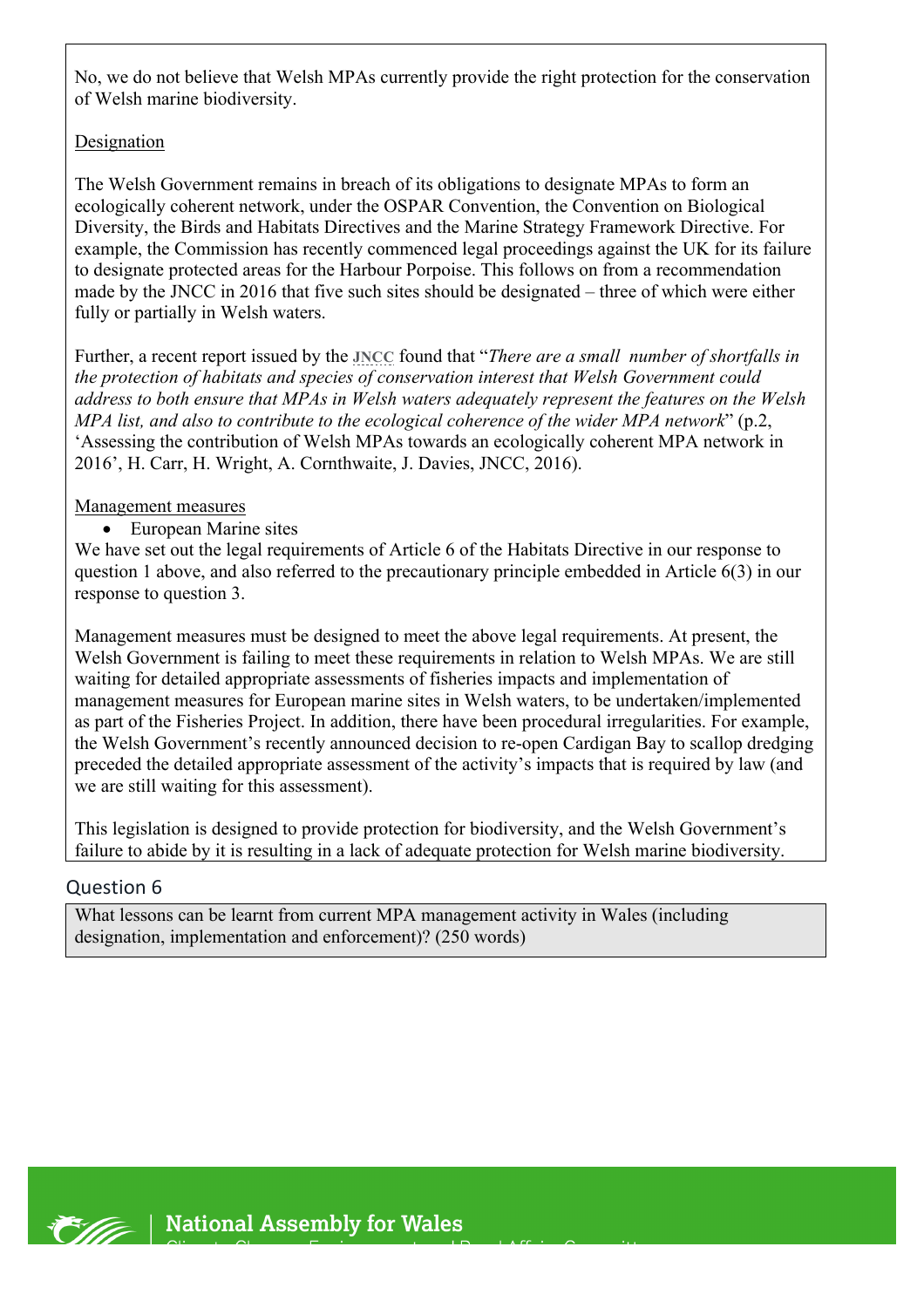Despite a large area of inshore waters being included within MPAs,<sup>4</sup> the marine environment around Wales continues to decline. Designation without investment in proper management measures and enforcement for these sites is failing in the delivery of positive conservation outcomes.

There is a lack of funding, resources and expertise to enable effective management and monitoring. European Marine Site Officers are trying their best to deliver, and they have produced some excellent initiatives – however, they are too under-resourced to provide all that is needed.

Case-studies of MPA management, published in 2008, specifically identify a lack of expertise as a cause of failures in management. <sup>5</sup> Poor communication and low aspirations in preventing damage to features were also identified as issues. We have not seen anything to demonstrate that these issues have since been remediated.

In addition to a lack of clear understanding of the legal requirements, the statutory process required for management of activities is often lengthy and cumbersome, and does not always enable effective mechanisms for making further changes at short notice if these are required.

Wales already has a large amount of expertise and best practice; small networks of people mean that this can be easily

The Welsh Government and NRW also need to co-operate with the UK administrations to ensure effective cross-border management of MPAs.

### Question 7

Are there MPA examples or practices elsewhere that Wales can learn from? (250 words)



 <sup>4</sup> Please note that protection is only conferred to the features and not the site as a whole

<sup>5</sup> Jackson E.L., Langmead O., Evans J., Ellis R. & Tyler-Walters H. 2-008. Protecting nationally important marine Biodiversity in Wales. Report to the Wales Environment Link from the Marine life Information Network (MarLIN). Plymouth: Marine Biological Association of the UK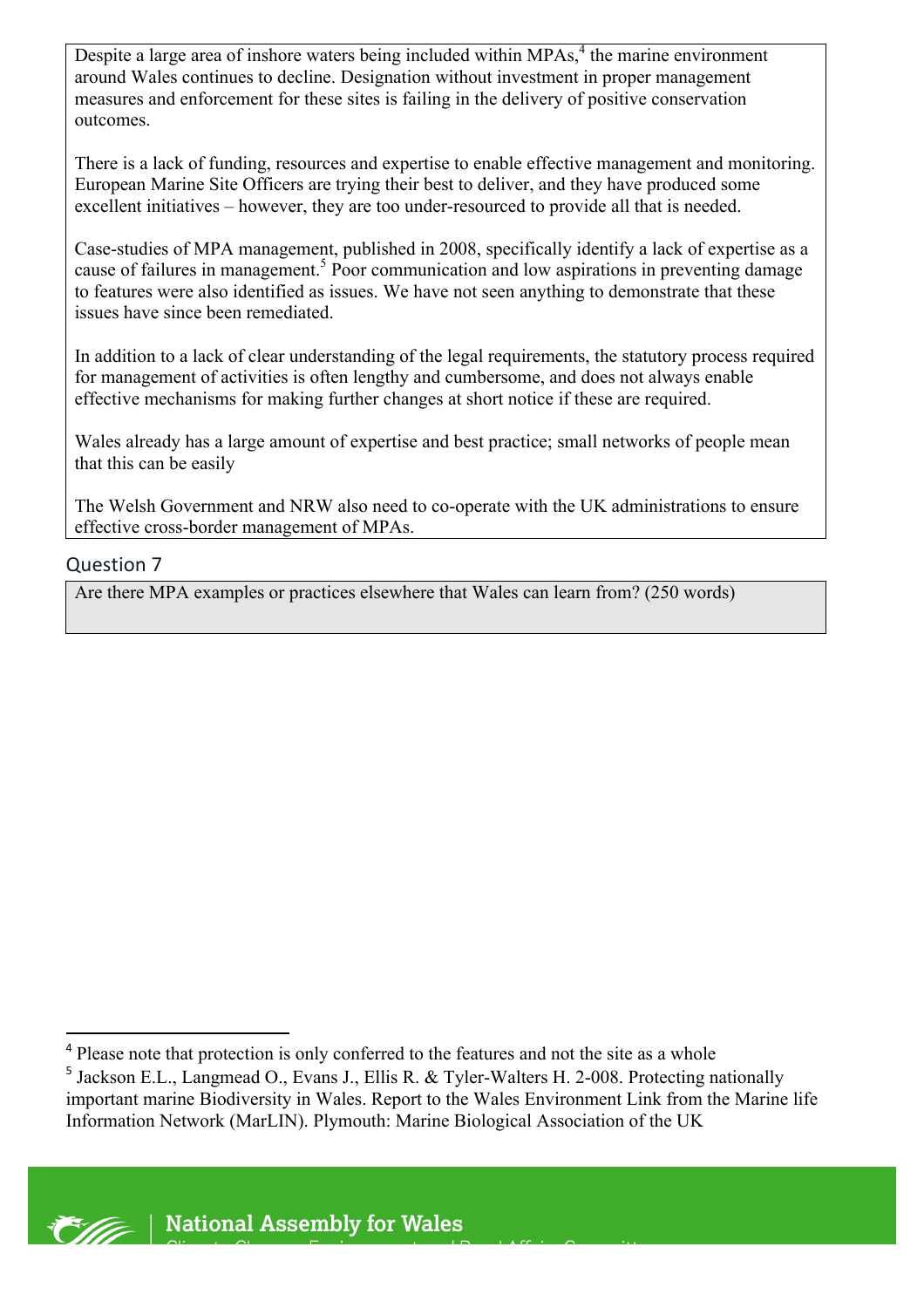In 2012, the Department for Environment, Food and Rural Affairs (Defra) announced a 'revised approach' to the management of commercial fisheries in European Marine Sites (EMS). The objective of this revised

approach is to ensure that all existing and potential commercial fishing activities are managed in accordance with Article 6 of the Habitats Directive (which applies to sites classified for the protection of birds as well).

On the other hand, the Welsh Government has taken until October 2016 to publish the principles and prioritise report underpinning its equivalent 'Assessing Welsh Fisheries Project'. During this delay, damaging fishing activities have been allowed to continue largely unchecked.

Like the Welsh project, the English 'revised approach' uses a matrix-type approach, whereby fishing activity and feature interactions have been categorised at a generic level, based primarily on peer-reviewed evidence. The resulting matrix has been used to provide regulators with a prioritisation tool, with activity-feature interactions sorted into: (i) high ('red') risk interactions; and (ii) medium ('amber') or low ('green') risk interactions. The equivalent colours used in the Welsh matrix are 'purple' for high-risk interactions, 'orange' for medium-risk interactions, and 'green' for low-risk interactions.

The English 'revised approach' has clear advantages over the Welsh approach, for the following reasons:

- 1. A decision was taken by the English Government to introduce management measures for 'red' risk activities immediately, without the need to first undertake a detailed assessment under the Habitats Directive. This is because it is accepted that the 'red' or 'purple' highrisk interactions are those that will certainly have adverse effects on site integrity and therefore management measures will be needed. The Welsh Government on the other hand is delaying the process of introducing management measures for high-risk activity significantly, by choosing to first undertake detailed assessments that will not be completed until April 2017 at the earliest. In the mean time, damaging fishing activities are continuing, in breach of Article 6 of the Habitats Directive.
- 2. The Welsh Government has failed to set out a clear timetable for progressing the Welsh Fisheries Project and, most importantly, implementing management measures in relation to 'purple' risk activities.
- 3. During the initial phases of the project, a project board was established. This included industry representatives, but no NGO representatives from the conservation sector. The Welsh Government therefore blocked effective participation in decision-making for NGOs with an interest and relevant expertise.

### Question 8

The majority of Wales' MPAs are designated under the EU Habitats Directive. How should the Welsh Government's approach to MPA management take account of the UK's decision to leave the European Union? (250 words)

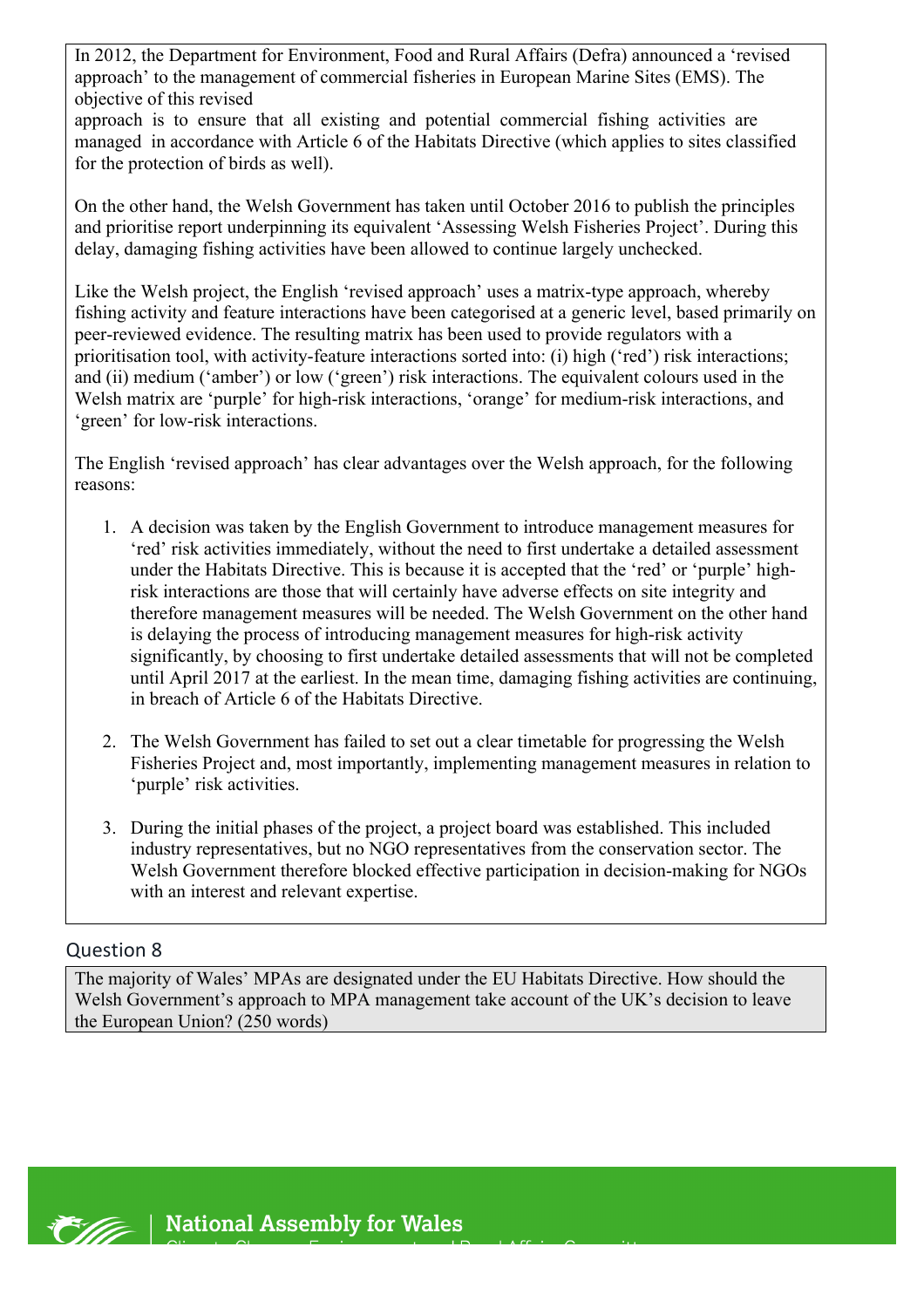First of all, we note that there are currently no proposals to make changes to the legislation that protects European marine sites (EMSs) and as such these protections continue to apply and must be adhered to. However, we acknowledge that the Habitats and Birds Directives are not EEA required laws and therefore continued UK compliance with these Directives in the long term is particularly uncertain, no matter which post-Brexit path the UK choses.

However, we should not do away with these sites and the framework that helps to protect important parts of our marine ecosystem. Undoubtedly the EMSs are valuable MPAs which protect precious marine habitats and species, many of which are recognised internationally as particularly vulnerable. EMSs secure some of the most important areas for biodiversity.

The strong arguments in favour of using spatial measures to protect the vulnerable species and habitats remain relevant, despite the result of the EU Referendum. An ecologically coherent network of MPAs in our national waters boosts the health of the marine environment as a whole, allowing damaged, degraded areas to recover and build resilience against current and future pressures. Alongside the fundamental role of a healthy ecosystem in producing seafood, benefits of well-managed MPAs include recreation, a sense of well-being, the capture and storage of carbon, nutrient cycling and processing of wastes.

The selection process for EMSs differs from the criteria for MPAs designated under UK domestic legislation (Marine Conservation Zones) in a number of ways, and the protection afforded by the English network of MPAs is stronger as a result of having a combination of types of MPA.

The management rules relating to EMSs are also robust, which helps to ensure a high standard of protection. These levels of protection should be maintained post-Brexit to secure the continued recovery of historically degraded habitats in many EMSs. In relation to the pressure on marine ecosystems from damaging fishing practices, although there is much more to be done we are starting to make progress on this under the Welsh Government's Assessing Welsh Fisheries Project. This should not be abandoned.

High level political decisions on the nature of the UK's future relationship with Europe will dictate the necessary legal mechanics for keeping the framework that underpins EMSs in the UK, but this is certainly possible. Keeping EMS alongside other types of MPA within the Blue Belt will certainly help to protect the bequest of a healthy marine environment for future generations and will help to secure compliance with international legal obligations.

### Question 9

If you had to make one recommendation to the Welsh Government from all the points you have made, what would that recommendation be? (250 words)